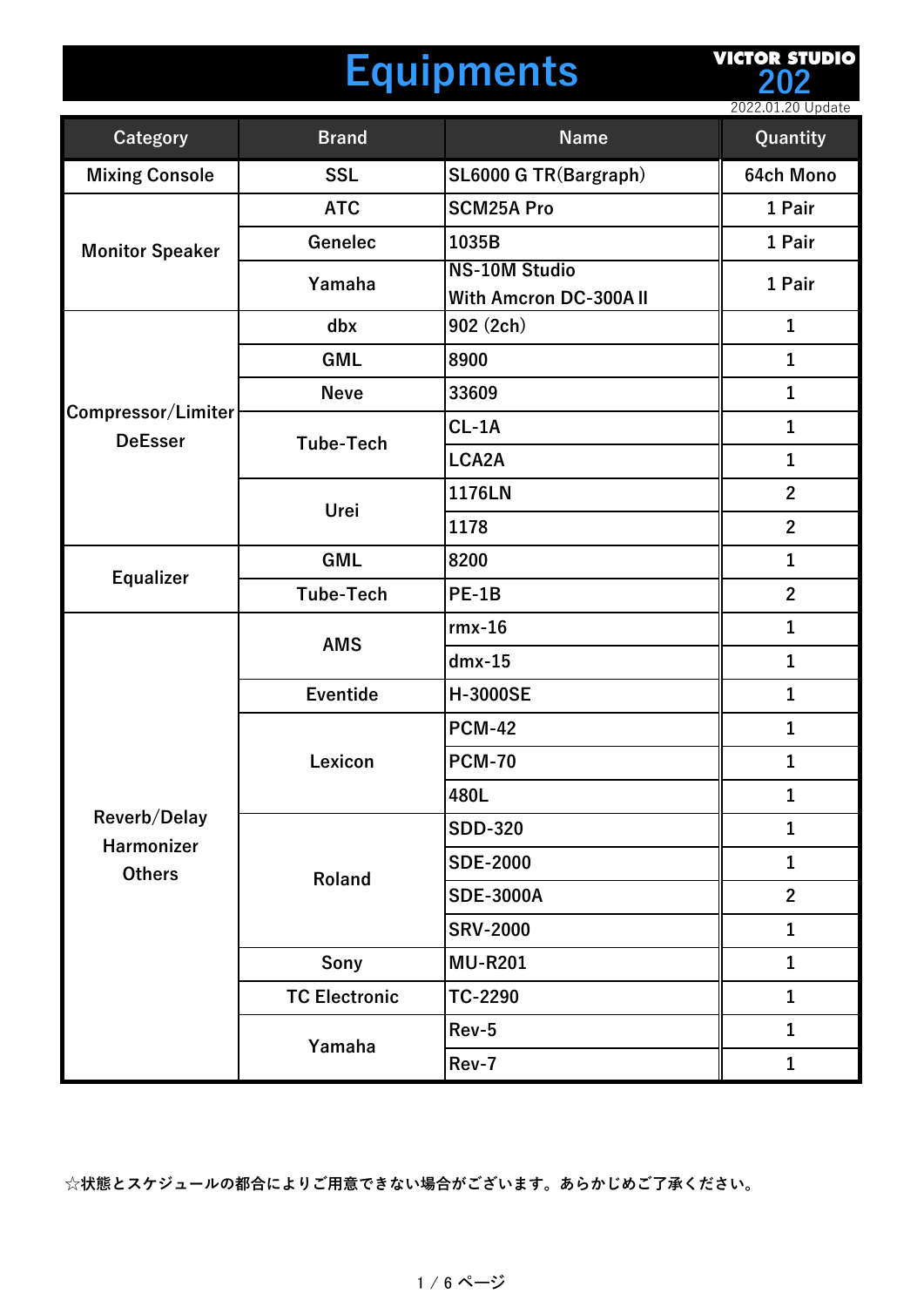### **ProTools System**

**VICTOR STUDIO 202**

| Category                 | <b>Brand</b>                 | <b>Name</b>                        | Quantity/Spec |
|--------------------------|------------------------------|------------------------------------|---------------|
| Computer                 | Apple                        | Mac Pro Late 2013<br>2.7GHz 12Core | 1             |
|                          |                              | <b>RAM</b>                         | 32GB          |
|                          |                              | <b>OS</b>                          | 10.14         |
| <b>Software</b>          | Avid                         | <b>ProTools Ultimate</b>           | 2021          |
| Interface                | Avid                         | HD I/O $16 \times 16$ Analog       | 3             |
|                          |                              | <b>※Analog 48 in 48 out</b>        |               |
|                          |                              | <b>Sync HD</b>                     | $\mathbf{1}$  |
|                          | <b>Blackmagic Dsign</b>      | <b>DeckLink Mini Monitor 4K</b>    | 1             |
| <b>DSP</b>               | Avid                         | <b>HDX PCIe Card</b>               | $\mathbf{2}$  |
| <b>Expansion Chassis</b> | Sonnet                       | <b>Echo Express III-R</b>          | 1             |
| <b>Work Media</b>        | <b>OWC</b><br><b>Seagate</b> | SSD (Thunderbolt 2)                | $\mathbf{2}$  |
| <b>MIDI Interface</b>    | iConnectivity                | mio                                | 1             |

**☆Work Media内のDataは作業終了後、消去させていただきます。あらかじめご了承ください。**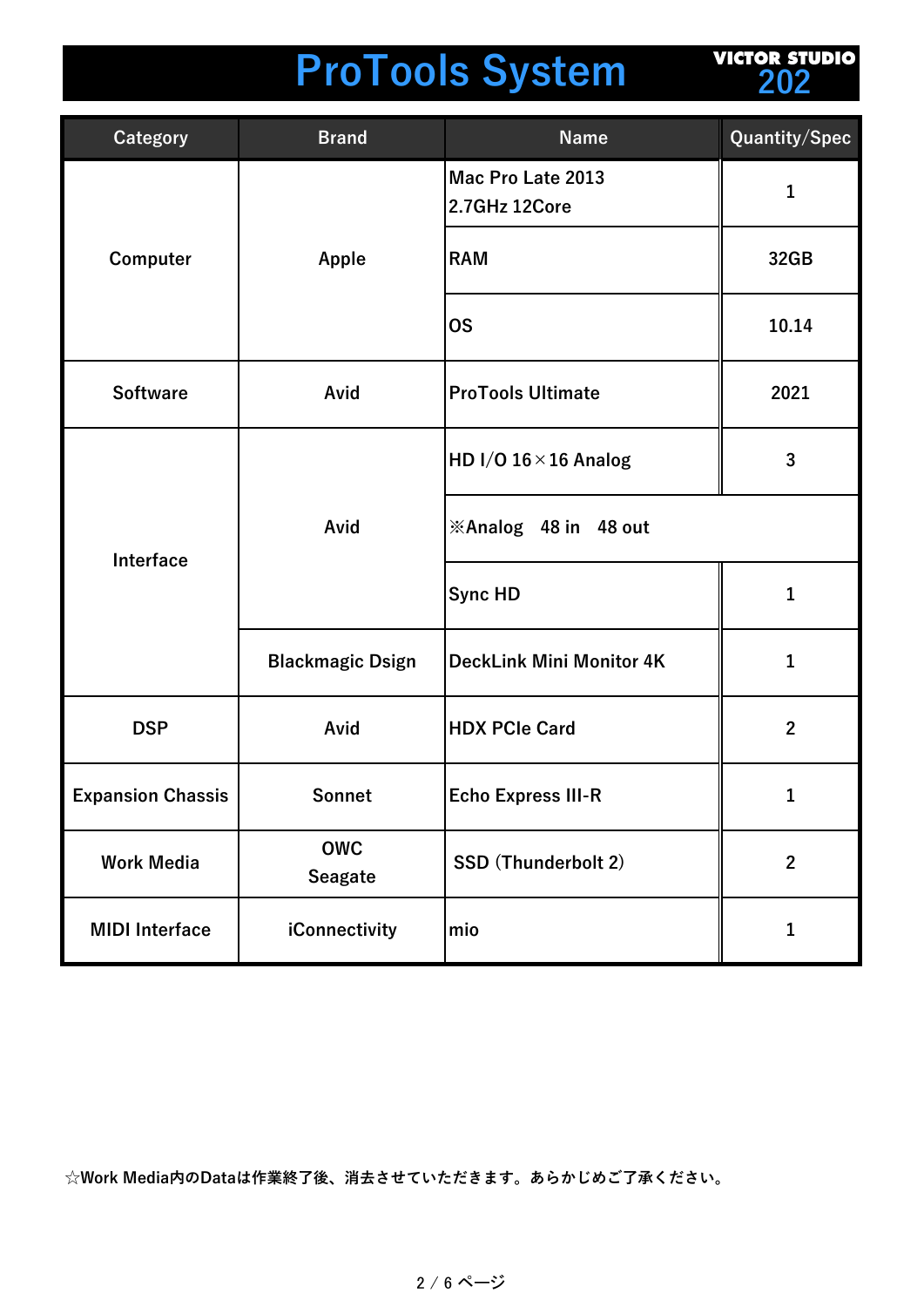

| <b>Brand</b>           | <b>Name</b>                       | Quantity     |
|------------------------|-----------------------------------|--------------|
| <b>Antares</b>         | <b>Auto-Tune Pro</b>              |              |
| Avid                   | <b>Complete Plugin Bundle</b>     |              |
|                        | <b>HEAT</b>                       |              |
| <b>Celemony</b>        | <b>Melodyne Studio</b>            |              |
| Cranesong              | <b>Phoenix 2</b>                  |              |
| <b>Eventide</b>        | Omnipressor                       |              |
| <b>Fabfilter</b>       | Pro-Q3                            |              |
| <b>Flux</b>            | Epure II                          |              |
|                        | <b>Ozone</b>                      |              |
| iZotope                | <b>RX Standard</b>                |              |
| McDSP (Ver5)           | <b>Everything Pack HD</b>         |              |
| <b>MDW</b>             | Hi-Res Parametric EQ              |              |
| <b>Metric Halo</b>     | <b>AAX Production Bundle</b>      |              |
|                        | bx_console SSL 4000 E             |              |
| <b>Plugin Alliance</b> | bx_console SSL 4000 G             | $\mathbf{1}$ |
|                        | bx_digital V2                     |              |
| serato                 | <b>Pitch'n Time</b>               |              |
|                        | Amp Room Bundle                   |              |
|                        | <b>FET Compressor</b>             |              |
| <b>Softube</b>         | <b>Summit Audio Grand Channel</b> |              |
|                        | <b>TUBE-TECH Classic Channel</b>  |              |
| <b>Sound Toys</b>      | <b>SoundToys 5</b>                |              |
|                        | <b>API Collection</b>             |              |
|                        | <b>CLA Classic Compressors</b>    |              |
|                        | <b>H-Reverb</b>                   |              |
| <b>Waves (Ver11)</b>   | L3-16 Multimaximizer              |              |
|                        | <b>Platinum Bundle</b>            |              |
|                        | <b>SSL 4000 Collection</b>        |              |
|                        | <b>360 Surround Tools</b>         |              |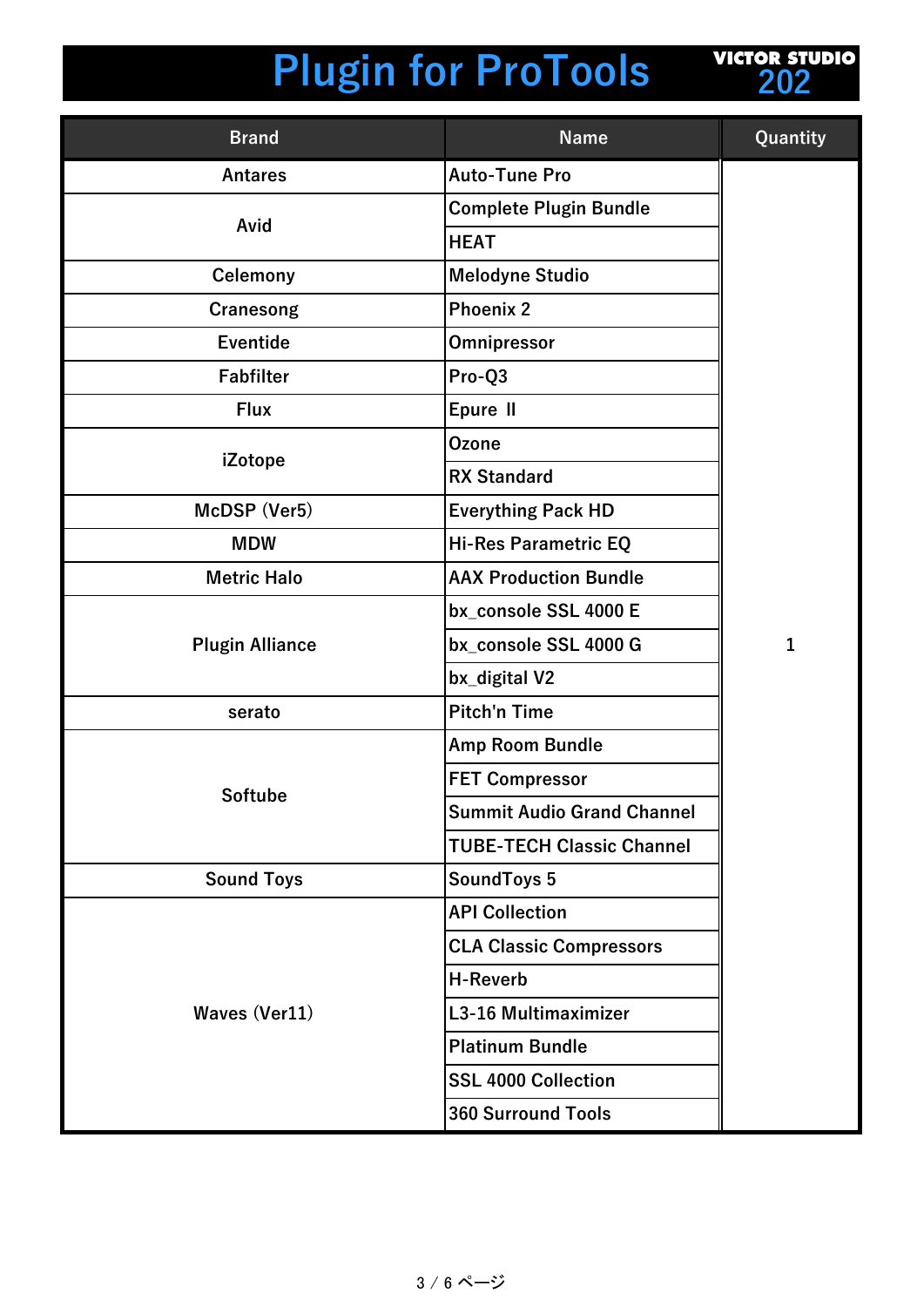

| <b>Brand</b>               | <b>Name</b>                             | Quantity |
|----------------------------|-----------------------------------------|----------|
|                            | 1176 Classic Limiter                    |          |
|                            | 1176LN Classic Limiting Amplifier       |          |
|                            | 1176SE Classic Limiting Amplifier       |          |
|                            | Ampex ATR-102 Tape Recorder             |          |
|                            | <b>API Vision Channel Strip</b>         |          |
|                            | API 500 Series EQ                       |          |
|                            | <b>BOSS CE-1 Chorus Ensemble</b>        |          |
|                            | Brainworx bx_digital V2 EQ              |          |
|                            | <b>Brainworx bx_refinement</b>          |          |
|                            | <b>Brainworx bx_saturator V2</b>        |          |
|                            | <b>Brainworx bx_tuner</b>               |          |
|                            | <b>Cambridge EQ</b>                     |          |
|                            | <b>Cooper Time Cube Mk II Delay</b>     |          |
|                            | Dangerous BAX EQ                        |          |
| <b>Universal Audio</b>     | dbx 160 Compressor / Limiter            | 1        |
| <b>UAD-2 Octo Ultimate</b> | DreamVerb Room Modeler                  |          |
|                            | <b>EMT140 Classic Plate Reverb</b>      |          |
|                            | <b>EMT250 Classic Electronic Reverb</b> |          |
|                            | <b>EP-34 Tape Echo</b>                  |          |
|                            | <b>Fairchild Tube Limiter</b>           |          |
|                            | <b>Fairchild 670 Compressor</b>         |          |
|                            | FATSO Jr./Sr. Tape Sim. & Comp          |          |
|                            | <b>Harrison 32C Channel EQ</b>          |          |
|                            | Helios Type 69 EQ                       |          |
|                            | <b>Lexicon 224 Digital Reverb</b>       |          |
|                            | LittleLabs IBP PhaseAlignmentTool       |          |
|                            | <b>LittleLabs Voice Of God</b>          |          |
|                            | Maag EQ4 EQ                             |          |
|                            | <b>Manley Massive Passive EQ</b>        |          |
|                            | Millennia NSEQ-2 EQ                     |          |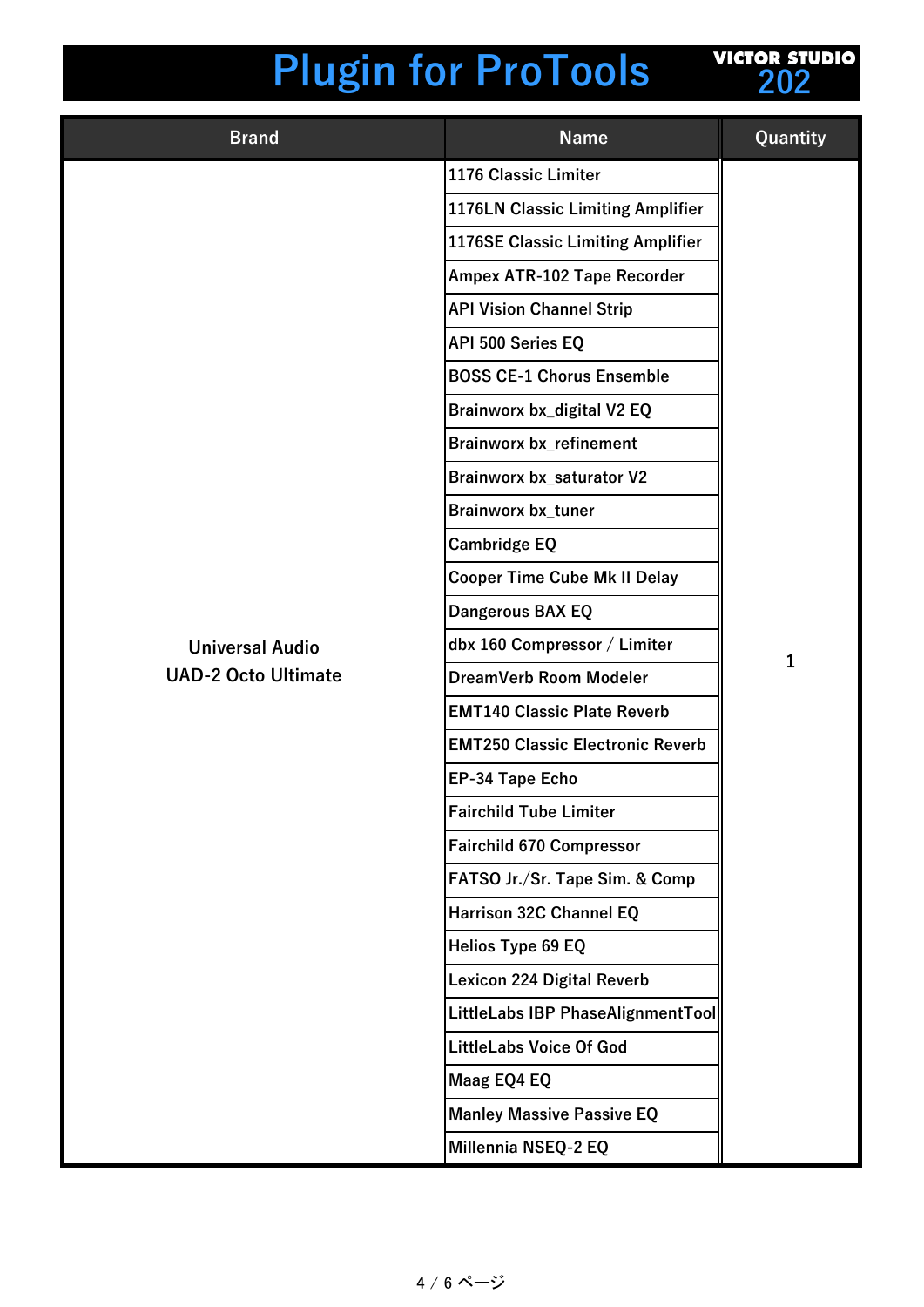| <b>VICTOR STUDIO</b> |     |  |  |
|----------------------|-----|--|--|
|                      | 202 |  |  |
|                      |     |  |  |

| <b>Brand</b>               | <b>Name</b>                          | Quantity |
|----------------------------|--------------------------------------|----------|
|                            | <b>Moog Multimode Filter</b>         |          |
|                            | <b>MXR Flanger/Doubler</b>           |          |
|                            | Neve 1073 Preamp & EQ                |          |
|                            | <b>Neve 88RS Channel Strip</b>       |          |
|                            | Neve 1073 Classic Console EQ         |          |
|                            | Neve 1081 Classic Console EQ         |          |
|                            | Neve 31102 Classic Console EQ        |          |
|                            | Neve 33609 Compressor                |          |
|                            | <b>Ocean Way Studios</b>             |          |
|                            | <b>Precision Buss Compressor</b>     |          |
|                            | <b>Precision De-Esser</b>            |          |
|                            | <b>Precision Enhancer Hz</b>         |          |
|                            | <b>Precision Enhancer kHz</b>        |          |
|                            | <b>Precision EQ</b>                  |          |
| <b>Universal Audio</b>     | <b>Precision K-Stereo</b>            | 1        |
| <b>UAD-2 Octo Ultimate</b> | <b>Precision Limiter</b>             |          |
|                            | <b>Precision Maximizer</b>           |          |
|                            | <b>Precision Mix Rack Collection</b> |          |
|                            | <b>Precision Multiband</b>           |          |
|                            | Pultec EQP-1A                        |          |
|                            | <b>Pultec Passive EQ</b>             |          |
|                            | <b>Pultec Pro EQ</b>                 |          |
|                            | RealVerbPro CustomRoom Modeler       |          |
|                            | <b>Roland Dimension D</b>            |          |
|                            | Roland RE-201 Space Echo             |          |
|                            | <b>Shadow Hills Mastering Comp</b>   |          |
|                            | <b>Sonnox Oxford EQ</b>              |          |
|                            | <b>Sonnox Oxford Inflator</b>        |          |
|                            | <b>SPL Transient Designer</b>        |          |
|                            | <b>SPL Vitalizer MK2-T</b>           |          |